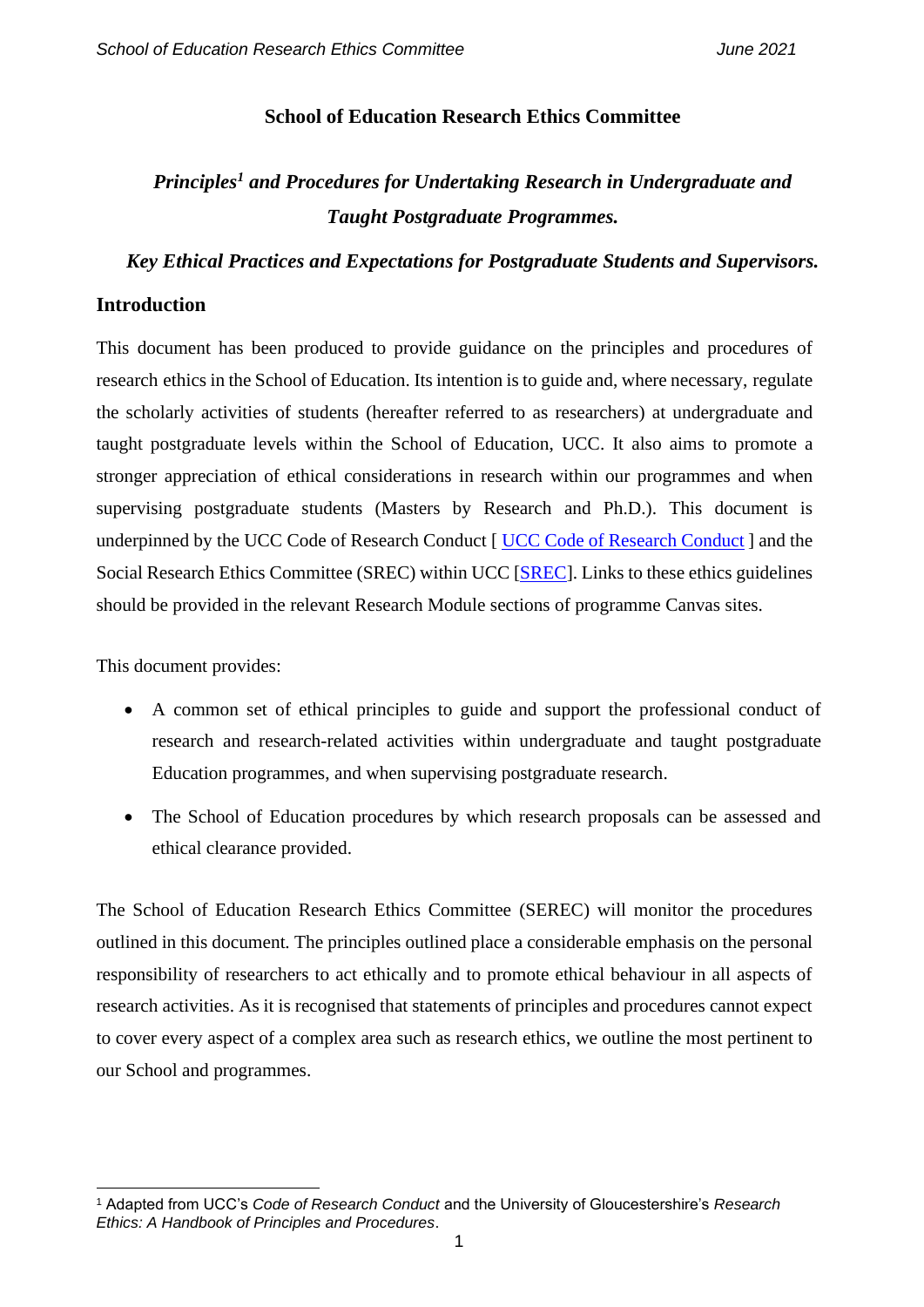## **Ethical Principles**

### **1. Introduction**

The guiding principles of ethical research reflect the [UCC Code](https://www.ucc.ie/en/media/research/researchatucc/policiesdocuments/UCCCodeofResearchConductV2.3FINAL281119.pdf) of Research Conduct [UCC Code [of Research Conduct, page 5](https://www.ucc.ie/en/media/research/researchatucc/policiesdocuments/UCCCodeofResearchConductV2.3FINAL281119.pdf) ]. It aligns with the European Code of Conduct for Research Integrity (2017) and the revised National Policy Statement on Ensuring Research Integrity in Ireland (2019). UCC is committed to ensuring the highest standards of integrity in all aspects of our research, founded on basic principles of good research practice to be observed by all researchers and research organisations. The EU Code specifies four basic principles that underpin all research integrity and good practice in carrying out research, which we endorse here. These are principles that all scientific and scholarly researchers and practitioners must observe directly in performing their own individual research, and in dealings with research partners and the audience that receives their research reports.

These principles are:

- **Reliability** in ensuring the quality of research, reflected in the design, the methodology, the analysis and the use of resources.
- **Honesty** in developing, undertaking, reviewing, reporting and communicating research in a transparent, fair, full and unbiased way. (see Para. 6)
- **Respect** for colleagues, research participants, society, ecosystems, cultural heritage and the environment.
- **Accountability** for the research from idea to publication, for its management and organisation, for training, supervision and mentoring and for its wider impacts.

All research conducted in School of Education undergraduate and taught postgraduate programmes, and in Masters by Research and Ph.D. studies, must be consistent with the forgoing principles and with Irish law and policy, including data protection (GDPR) and related policies of the University.

The primary responsibility for the conduct of ethical research lies with the researcher. Researchers have a responsibility to make themselves aware of and ensure that all relevant requirements of Irish law and University Policy are met. Programme Directors, Research Module Coordinators and Research Supervisors must ensure that their students are provided with materials and resources to support this requirement, and to consult where appropriate concerning ethical issues. The following provides some further detail relating to the School of Education ethical principles.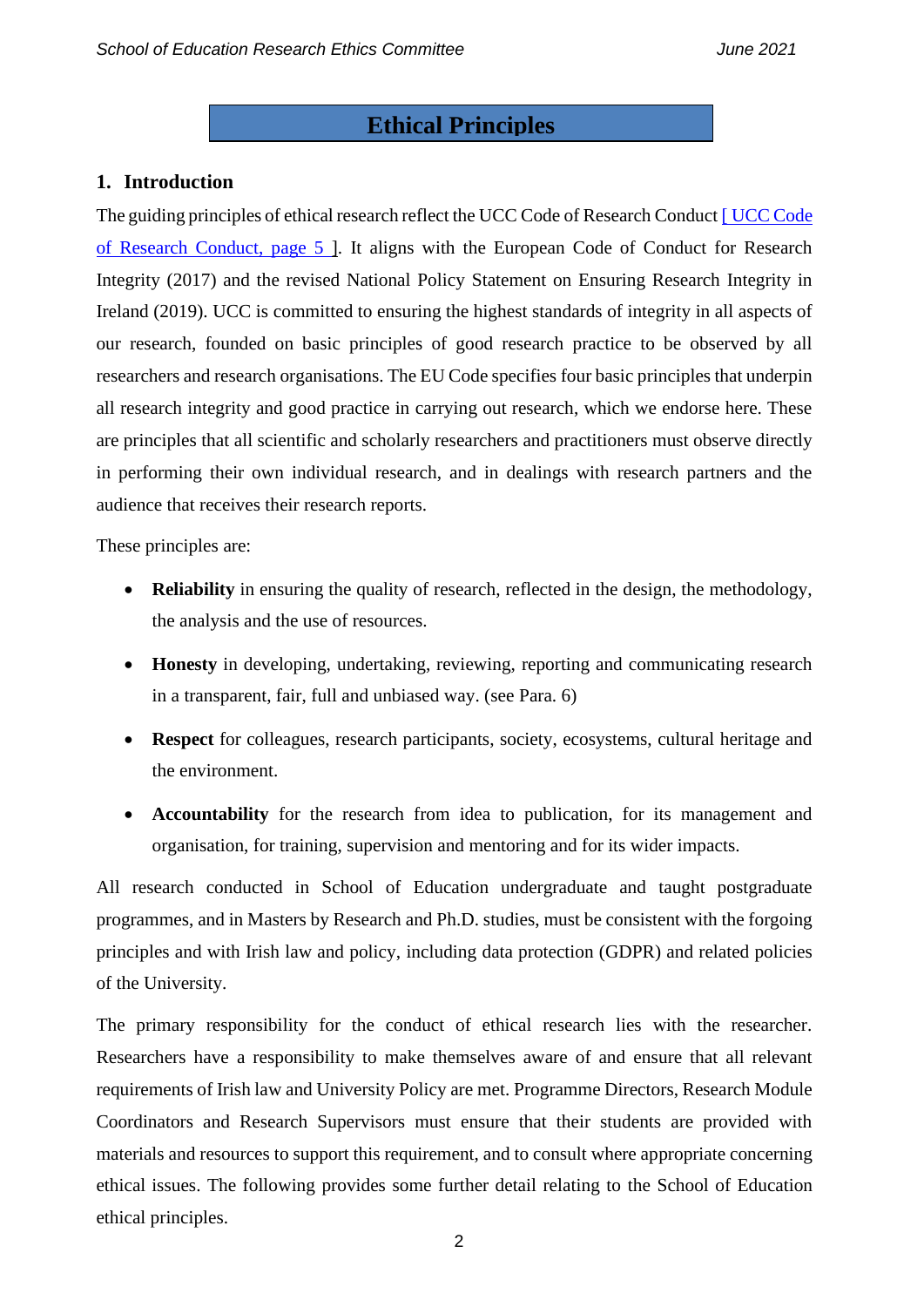#### **2. General Responsibilities**

- $\triangleright$  Researchers have a responsibility to ensure as far as possible that the physical, social and psychological well-being of their research participants is not detrimentally affected by the research. Research relationships should be characterised, whenever possible, by mutual respect and trust.
- $\triangleright$  Researchers should avoid, wherever possible, actions which may have harmful consequences for other researchers, or which might undermine the reputation of their discipline. Those directing research should bear in mind their responsibilities towards members of their research teams and should aim to anticipate and guard against the possible harmful consequences of the research for team members.

### **3. Informed Consent in Respect of Research Study Participation**

The overarching principle of research ethics is respect for the autonomy of participants; this includes the protection of participants from physical or psychological harm whilst participating in a research study. Central to this is the concept of Informed Consent. Informed Consent is the process by which a participant **voluntarily** confirms his or her willingness to participate in a study, having been informed of the full details of the project. The following details the process for obtaining informed consent from potential participants in research studies. It outlines the informed consent procedures for adults and for children.

#### *3.1 General principles for gaining informed consent*

- ➢ Potential participants in research studies must normally have the right to choose whether or not they will participate**.** Obtaining informed consent is therefore central to the ethical conduct of all research involving human participants. Fully informed consent in this context means consent which is freely given with proper understanding of the nature and consequences of what is proposed.
- ➢ Informed consent from participants is required for all research studies undertaken by researchers. Consent processes must ask participants to actively opt-in to a given study. Ideally, written informed consent should be obtained but where this is challenging, there are a number of other ways this can be undertaken:
	- o Ticking an opt-in box on paper or electronically.
	- o Clicking an opt-in button or link online.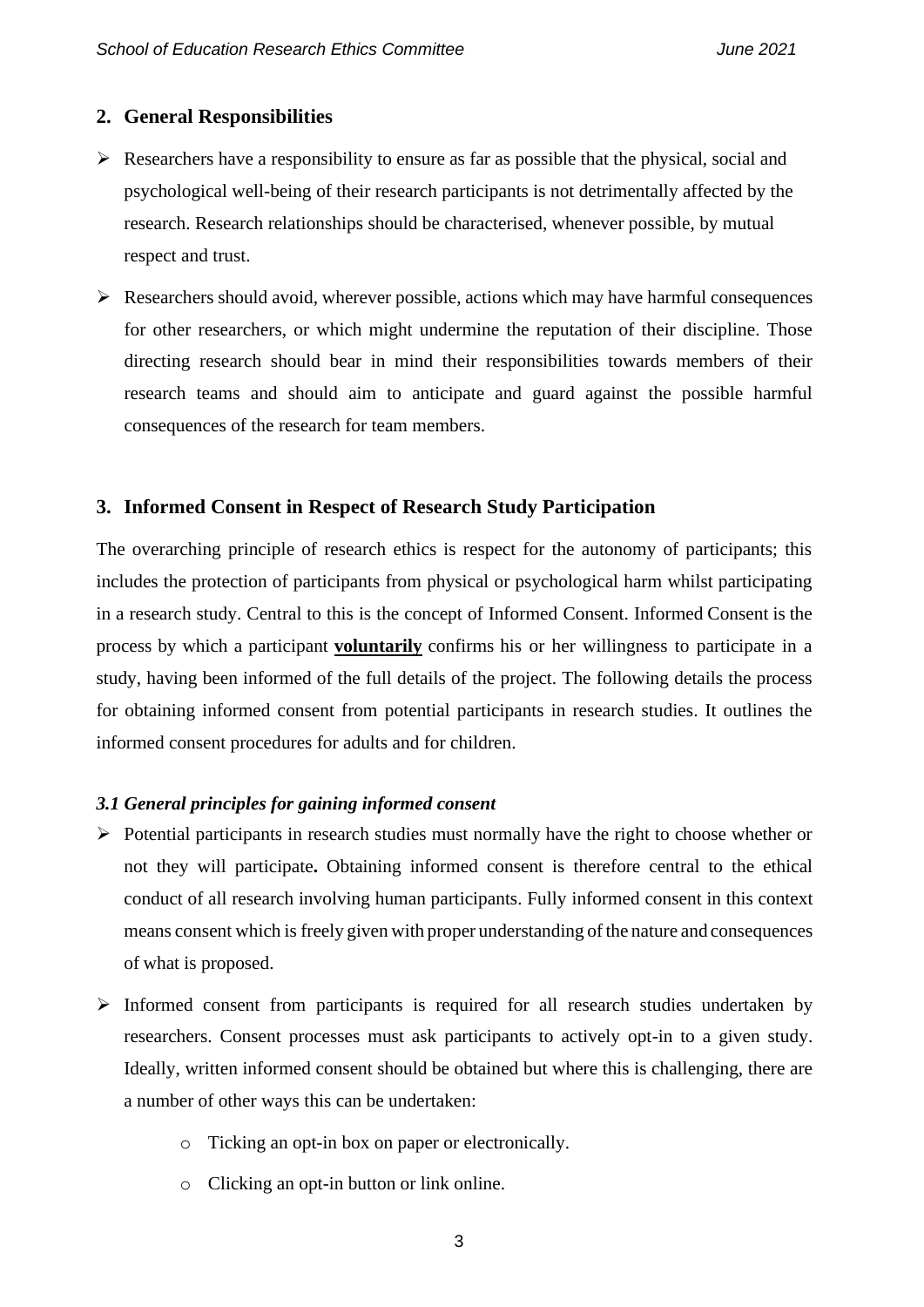- o Selecting from equally prominent yes/no options.
- o Responding to an email requesting consent.
- o Answering yes to a clear oral consent request.
- ➢ Prior to undertaking the research study, ethics approval must be sought through the researcher's supervisor from the School of Education Research Ethics Committee (taught undergraduate and postgraduate programmes). Masters by Research and Ph.D. students must seek ethical approval from the Social Research Ethics Committee (SREC) in UCC. An application for ethics approval will include examples of the consent form(s)/approach(es) and participant information sheet(s)which must be approved by the relevant Committee before the process of gaining informed consent commences.
- $\triangleright$  It is ultimately the responsibility of the researcher to ensure that participants have fully understood what they are consenting to by agreeing to participate in the research project.

#### *3.2 The consent form/process*

Participant consent form(s)/approach(es) to be used **must** have been approved by SEREC/SREC prior to commencement of the project. In order to meet requirements, the consent form/approach should:

- Be printed on UCC headed paper when utilising written consent. The UCC logo should be included in other approaches where possible.
- Include the correct title of the study.
- Include a statement (written/oral) that the participant has had the study explained to them and by whom and confirm that the risks and any benefits related to their participation have been discussed and all the participant's questions have been satisfactorily answered.
- Include a statement (written/oral) that participation is voluntary and that participants are free to withdraw at any time without penalty.
- Include a statement (written/oral) that confidentiality will be maintained throughout the study.

In order to meet these minimum standards, use of the School of Education exemplar form is recommended (the exemplar forms should be provided in the relevant Research Module sections of programme Canvas sites and/or by the Supervisor). This exemplar is a written consent form, but the material/structure can be utilised for all other options of gaining consent outlined in Section 3.1.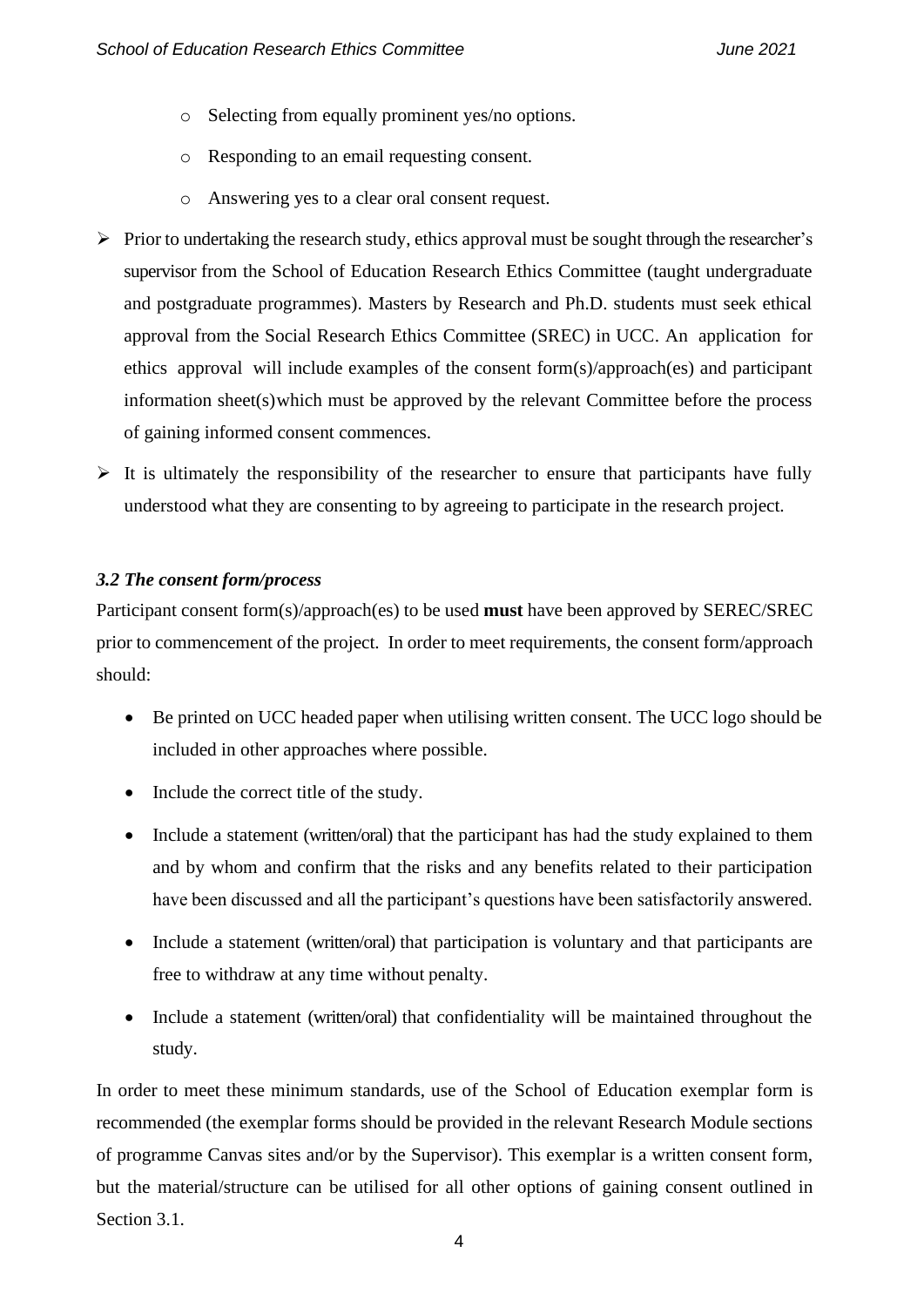#### *3.3 Procedure for taking informed consent*

In order to ensure fully informed consent has been obtained, researchers should follow the process below:

- 1. Where possible, each participant should be given an oral explanation of what participation in the project will entail.
- 2. Each participant should be given an information sheet explaining in simple, non-technical terms, the procedures involved, any potential risks and hoped for benefits.
- 3. The participant should be given reasonable time to consider this information and to consult others as necessary.
- 4. The participant should be asked to sign a consent form and/or the other options outlined in Section 3.1. In cases where participants are children (under the age of 18) consent should normally be gained from a parent or guardian with the participant giving informed assent (see below for further details).
- 5. Throughout the process there should be sufficient time allowed to answer any questions raised by the potential participant. Potential participants should not be coerced to participate.

When providing information to participants, either verbally or in writing, researchers should explain the following:

- The purpose of the study and any background information which might be relevant.
- The reason that they have been approached to participate.
- That confidentiality will be maintained throughout the study.
- The design of the study and all procedures required as part of the study.
- The potential benefits and risks of participation in the study.
- That participation in the study is voluntary and that participants may withdraw at any time without penalty.
- Their responsibility as a participant in the project.
- That, despite providing informed consent, they may withdraw from the study at any stage.
- $\triangleright$  Ideally, these points should be verbally discussed with the potential participant. They should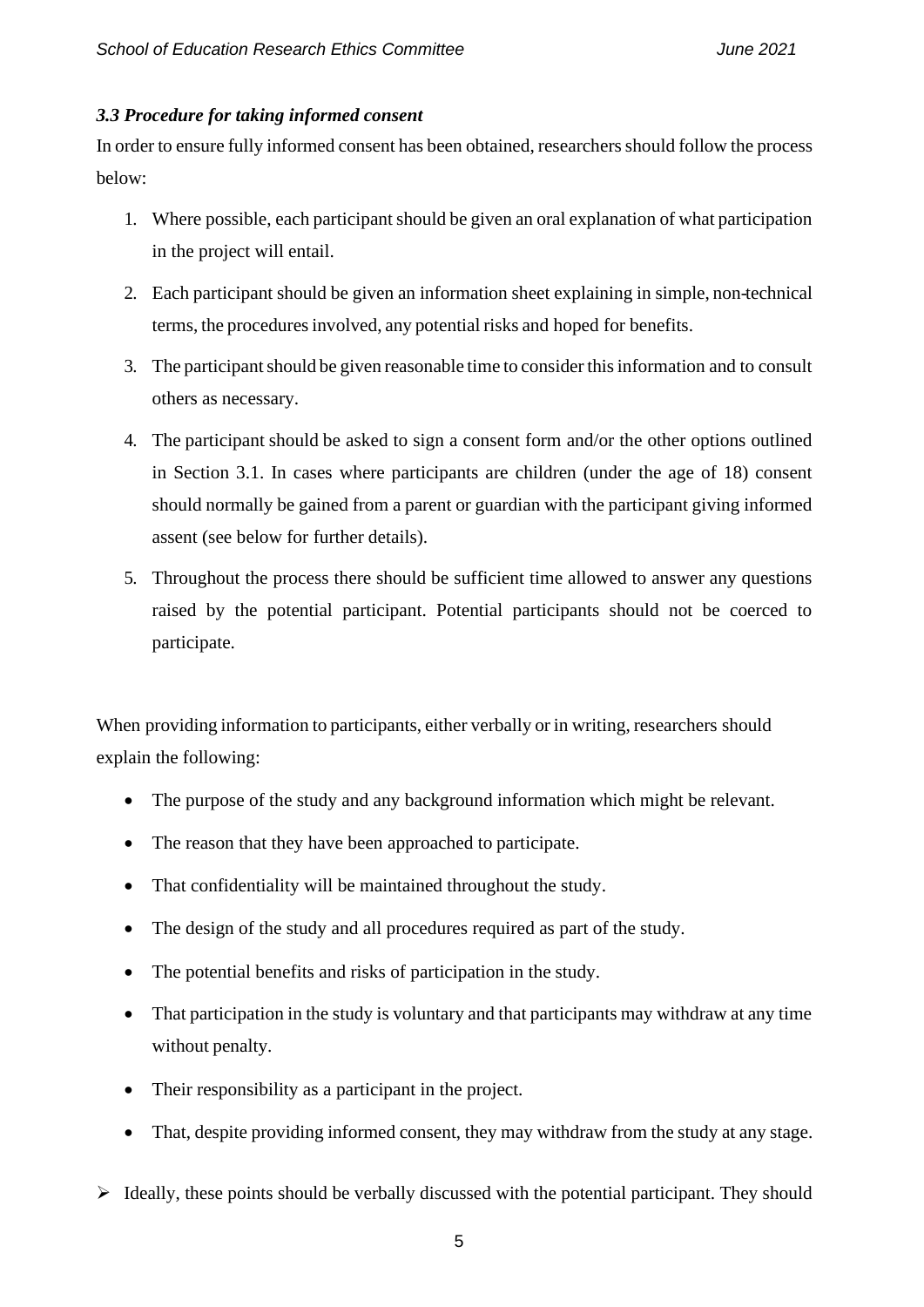then be provided with a written participant information sheet/email/online document and separate consent form/approach. In order to meet these minimum standards, use of the School of Education exemplar Participant Information Sheet is recommended. This exemplar is a written information sheet, but the material/structure can be utilised for all other options of gaining consent outlined in Section 3.1.

- $\triangleright$  A written consent form should be signed and dated by the potential participant and the person seeking consent. Each should also print their name next to their signature. A copy of the signed form should be given to the participant and the original retained for inclusion in the project file.
- $\triangleright$  If written consent is not possible, it is important that how and when consent was given is documented so as that evidence can be supplied if needed. Key elements that need to be documented include:
	- o Who consented.
	- o When they consented: a copy of a dated document, or online records that include a timestamp, or for oral consent, a note of the time and date which was made at the time of the conversation.
	- o What the participant(s) was told at the time.
	- o How they consented.
	- o Whether they have withdrawn at any stage.
- $\triangleright$  Contact details of the researcher and their Supervisor should be provided so that individual participants can contact them for further information about the study if required. UCC contact details (e.g. UCC telephone number and email) rather than personal contact details should be provided.
- $\triangleright$  It is important to note that the informed consent process does not end once the consent form has been signed. The practice of providing information about the study to participants should be an ongoing process performed by all members of the research team.
- $\triangleright$  As the timing of the signing of the consent form relative to the commencement of the study may be subject to review, it is important to record dates correctly on both the consent form and/or any associated documentation. Consent must be provided by the participant prior to any aspect of their involvement in the study.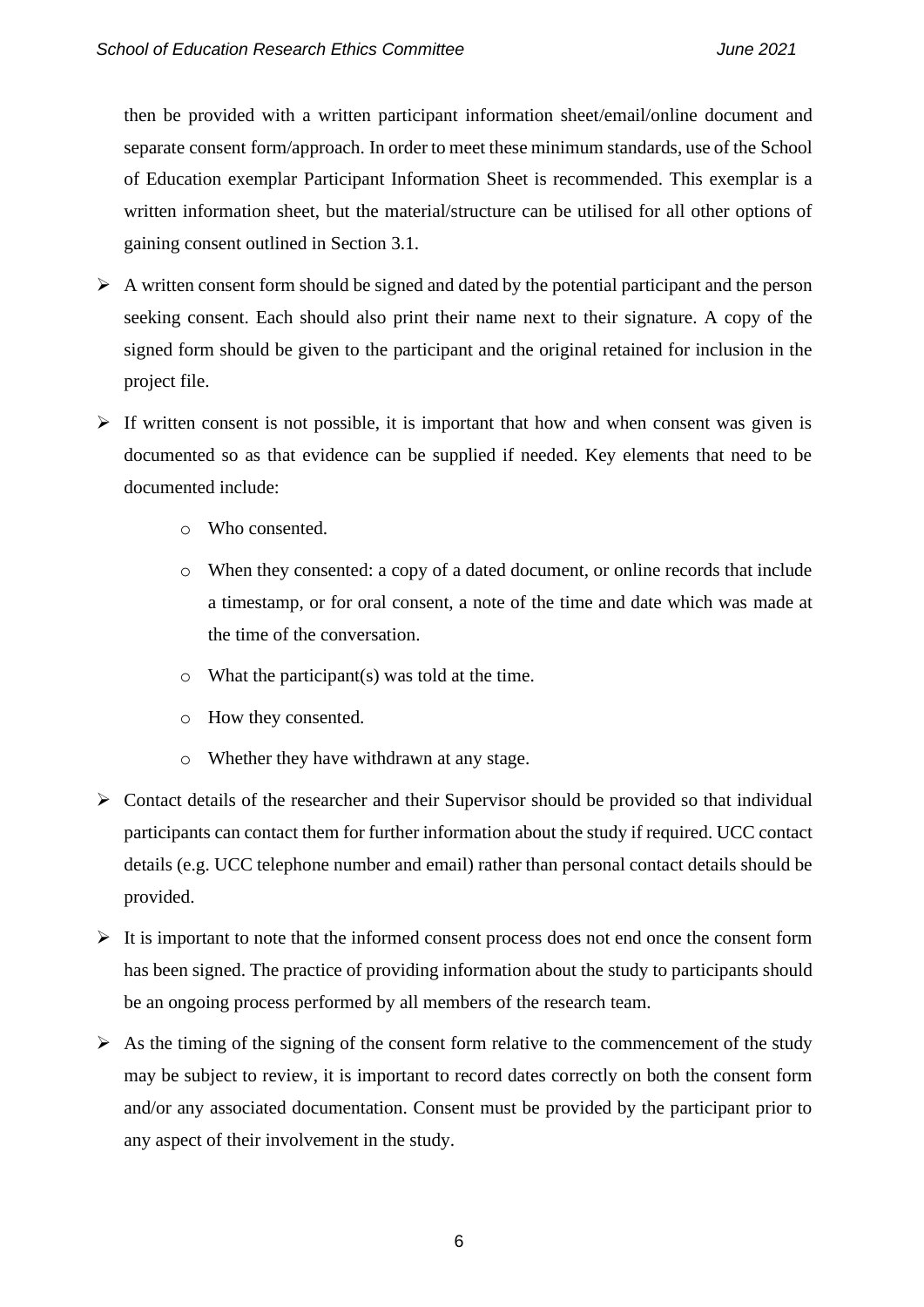#### **4. Projects Involving Participants under the Age of 18**

In essence, researchers carrying out studies involving participants under the age of 18 should follow the same process as outlined above. However, researchers should also ensure that their study meets the additional requirements outlined in this section.

- $\triangleright$  It is essential that any study involving participants under the age of 18 either relates directly to this group or can *only* be carried out with this group.
- ➢ The study should be designed to minimise pain, discomfort, fear and any other foreseeable risk in relation to the child's stage of development and continuous monitoring should take place throughout the study to ensure this remains so.
- $\triangleright$  In studies involving children, generally UCC requires that both the assent of the child and the consent of the parent or guardian are obtained prior to commencement of the project. Separate information sheets should be provided for parents and children to take account of their different cognitive abilities. Both should make clear that the participant may withdraw from the study at any time without penalty.
- ➢ *Child assent should be sought in a way which is appropriate to the age and ability of the child.* For example, in the case of younger children, this may involve the use of pictures to signify how the child feels about participating in the project.

In addition to the above, the School of Education requires that:

- ➢ The power imbalance between researcher and researched should be considered. Care should be taken to ensure that the latter are not pressurised into participation. Research participants should be aware of their right to refuse participation at any time and should not be given the impression that they are required to participate.
- $\triangleright$  The researcher should explain how far research participants will be afforded anonymity and confidentiality and participants should have the option of rejecting the use of data-gathering devices such as audio-recorders.
- $\triangleright$  If there is a likelihood of data being shared with or divulged to other researchers, the potential uses of the data should be discussed with the participants and their agreement to such use should be obtained.
- $\triangleright$  In addition to obtaining the informed consent of those under study, researchers should attempt to anticipate and guard against the possible harmful consequences of their research for participants.
- ➢ Researchers must have Garda Vetting clearance.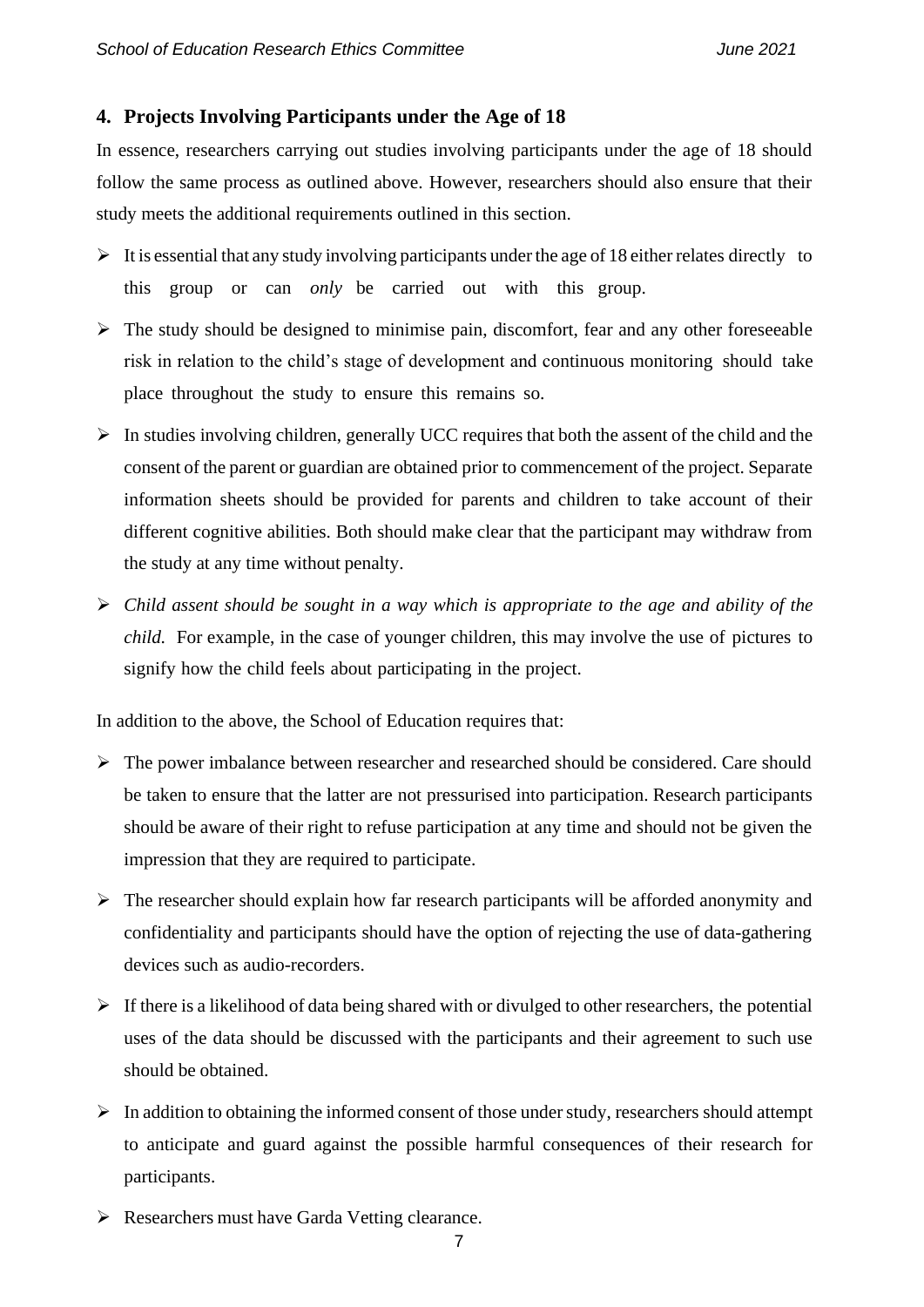### **5. Confidentiality and Anonymity**

- $\triangleright$  Intrusion into the privacy of participants must be kept to the minimum necessary to fulfil the purposes of the research.
- ➢ Confidentiality and anonymity are important principles in dealing with data from participants. The term "confidential" usually refers inter alia, to the identity of participants, which should normally be kept private. It is inappropriate to use this term to refer to information which will be published: the appropriate term in this case is "anonymous".
- ➢ The anonymity and privacy of research participants should be respected and personal information relating to participants should be kept confidential and secure. Researchers must comply with the provisions of the Data Protection Acts 1988 and 2003 and the General Data Protection Regulation (GDPR, 2016) and should consider whether it is appropriate to record certain kinds of sensitive information.
- ➢ Confidentiality/anonymity (as appropriate) of personal data relating to participants must be protected through implementation of appropriate safeguards. Where participants' identities need to be retained for matching of data purposes, they must be encoded, and the cipher held separately and securely.
- ➢ Where relevant, researchers must seek appropriate data security/management advice in relation to encryption/anonymisation.

#### **6. Records and Data Management**

It is recognised that research data and records can take many forms; however, the principles below must be applied where relevant. Further information and resources are available through the UCC library [\[Library Guide Data Storage and Backup\]](https://libguides.ucc.ie/researchdataservice/storageandbackup?preview=80cad1809ef097a9e66e1b7fe2064504).

- $\triangleright$  Researchers working with data have a responsibility to familiarise themselves and comply with the UCC Research Data Management Policy and the General Data Protection Regulation (the "GDPR"). The GDPR directly imposes obligations on organisations, bodies and individuals involved in processing of personal data. Researchers working with personal data have a responsibility to ensure that any such data are handled in accordance with these obligations.
- ➢ Masters by Research and Ph.D. studies students who are applying for ethical approval through SREC may need to complete a Data Protection Impact Assessment Process prior to the collection of data. This is a GDPR led process to help researchers identify and minimise the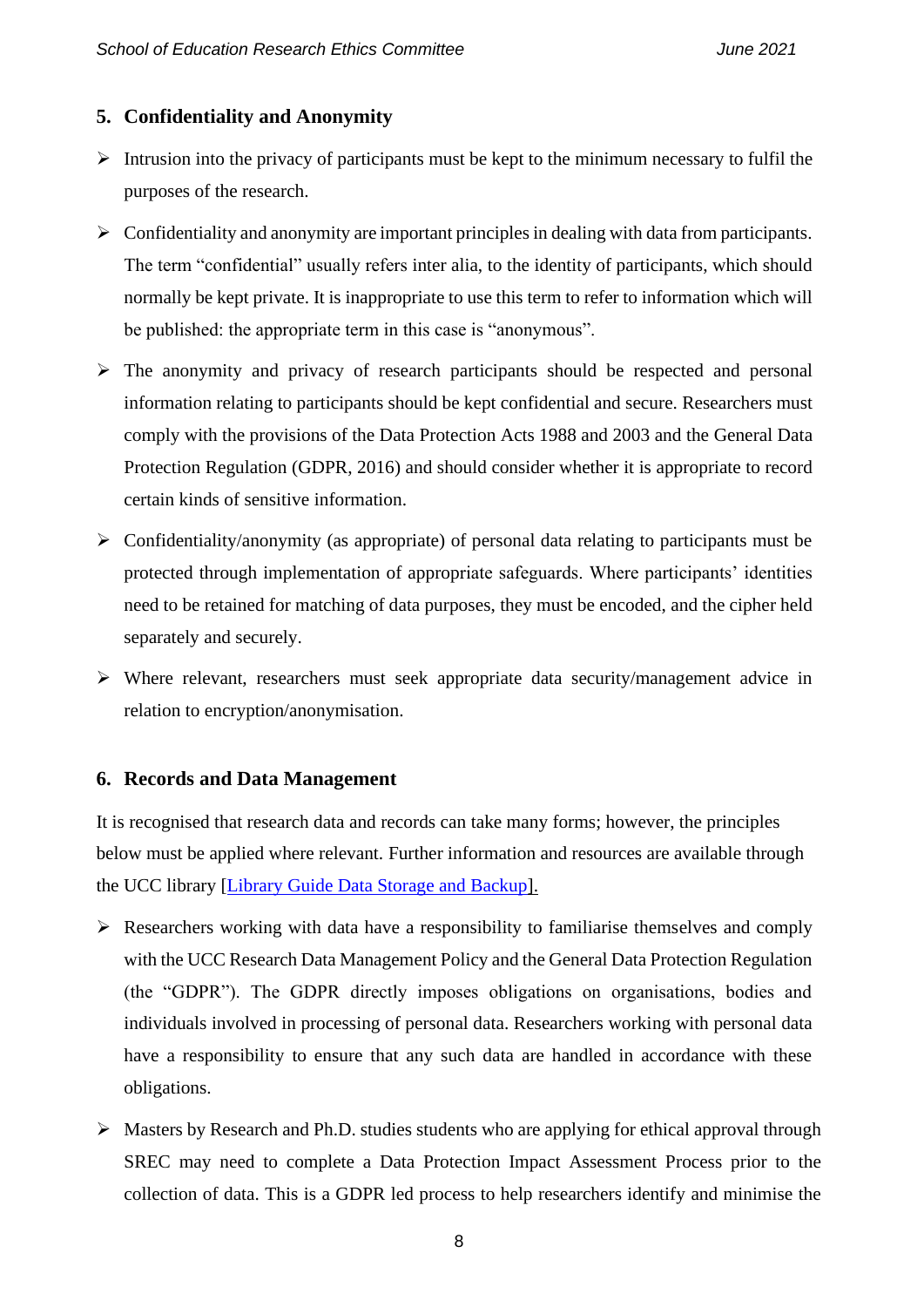data protection risks of a project. There is a screening checklist to help researchers decide whether or not they need to complete a DPIA. However, any project which gathers data concerning vulnerable people (including children) must carry out a DPIA [\(https://www.ucc.ie/en/gdpr/dataprotectionimpactassessmentsdpias/\)](https://www.ucc.ie/en/gdpr/dataprotectionimpactassessmentsdpias/). Please see UCC information on vulnerable groups [VulnerabilityGuidanceDocumentApril2019.pdf \(ucc.ie\).](https://www.ucc.ie/en/media/research/researchatucc/ethicswebpage/VulnerabilityGuidanceDocumentApril2019.pdf)

- ➢ Researchers should consider the treatment and management of their data before, during and after a research project, including identifying roles and responsibilities relating to data management.
- $\triangleright$  Throughout their work, researchers are required to keep clear and accurate records of research procedures followed and results obtained.
- ➢ Data and records generated in the course of research must be kept securely in paper or electronic form, as appropriate, and back-up must always be kept for data and records stored on a computer. Data and records must be stored in such a way that permits a complete retrospective review, if necessary. The following is a link to the IT data storage options available, their benefits and drawbacks: [Storage Options | University College Cork \(ucc.ie\)](https://www.ucc.ie/en/it/storage/)
- ➢ Post-project the University expects data and records to be stored securely for a minimum period. All undergraduate and taught postgraduate programme research records are subject to a retention period of 13 months after the appeal period has expired. Masters by Research and Ph.D. studies are expected to store data for a 10-year period after the completion of a research project.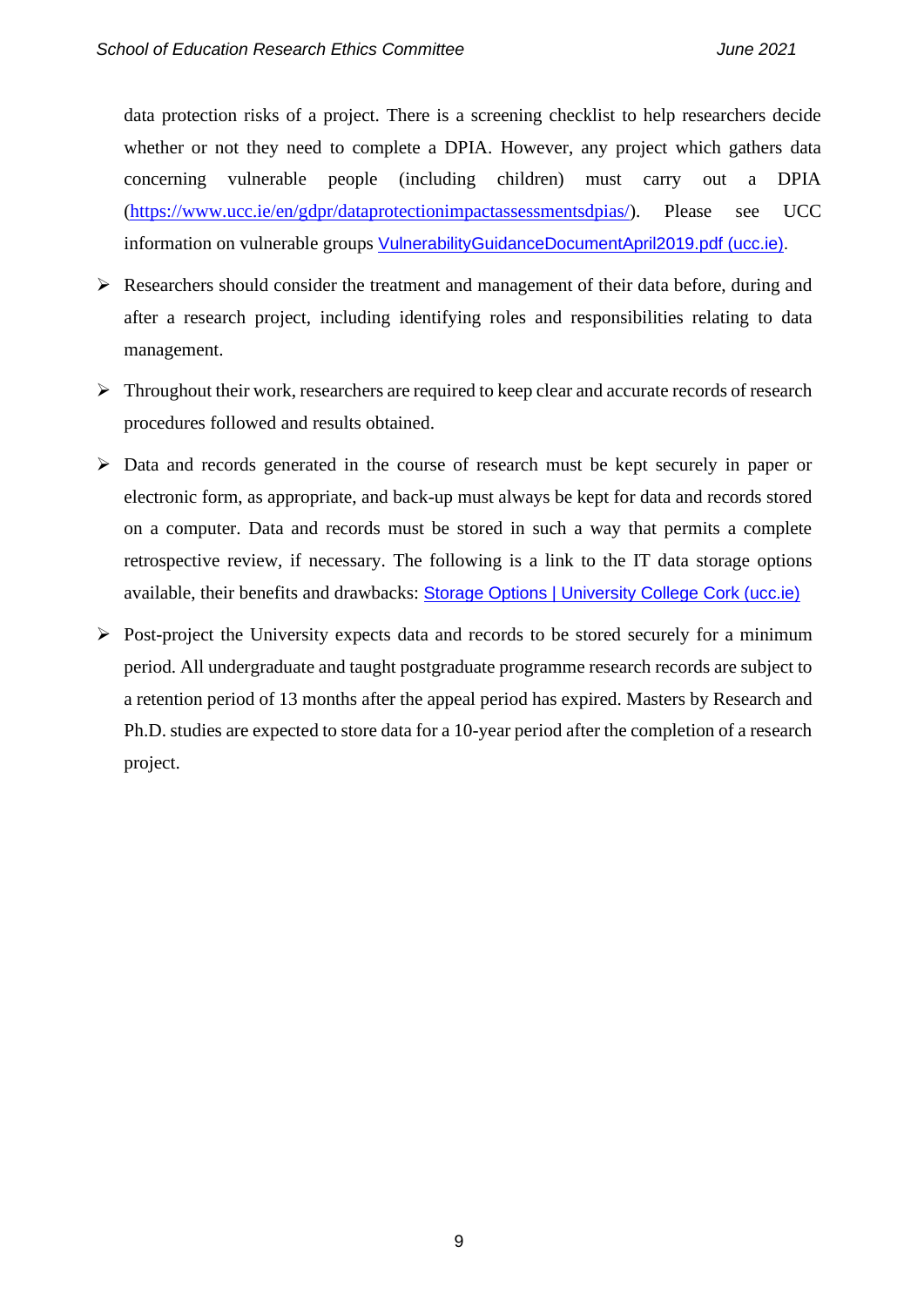## **Procedures**

For procedures relating to Masters by Research and Ph.D. studies please see Research Ethics | [University College Cork \(ucc.ie\)](https://www.ucc.ie/en/research/support/ethics/) and [Social Research | University College Cork \(ucc.ie\).](https://www.ucc.ie/en/research/support/ethics/socialresearch/) **Masters and Ph.D. research supervisors have a responsibility to advise and support their students in gaining ethical approval prior to any data collection commencing.** In addition, should a change in supervision occur for a registered student, the new supervision team have a responsibility to check that all is place/in progress in relation to gaining ethical approval for any research study being undertaken.

SEREC has endeavoured to develop a system of procedures sufficiently flexible to accommodate the needs of the various *undergraduate and taught postgraduate* programmeswithin the School. Programme Directors who believe that the procedures do not adequately address their specific situation may consult directly with the Chair of SEREC.

**Please note: time should be allowed for this process, as well as any action required from SEREC feedback before the start of the research.**

#### **1. School of Education Research Ethics Committee**

The aim of SEREC is to consider and, in accordance with the principles expressed in this document, grant or refuse permission for the undertaking of research investigations. Its second aim is to act as an advisory body to staff and research Supervisors within the School of Education on matters related to research ethics. SEREC will meet on a regular basis and in response to applications submitted to it. Key dates relating to undergraduate and taught postgraduate programmes should be agreed with the Chair of SEREC in advance of the beginning of the Academic Year to ensure adequate planning for the Committee and meeting various programme requirements throughout the year.

#### **2. Procedures for Securing Approval for Research Projects**

All undergraduate and taught postgraduate students are required to complete the UCC Educational Research Study Ethics Application form prior to undertaking their proposed research project(s). This form should be completed with their assigned Supervisor (or Research Module leader if a supervisor has not been assigned at this stage of the process). Figure 1 provides the key steps that need to be undertaken to complete the ethics application process.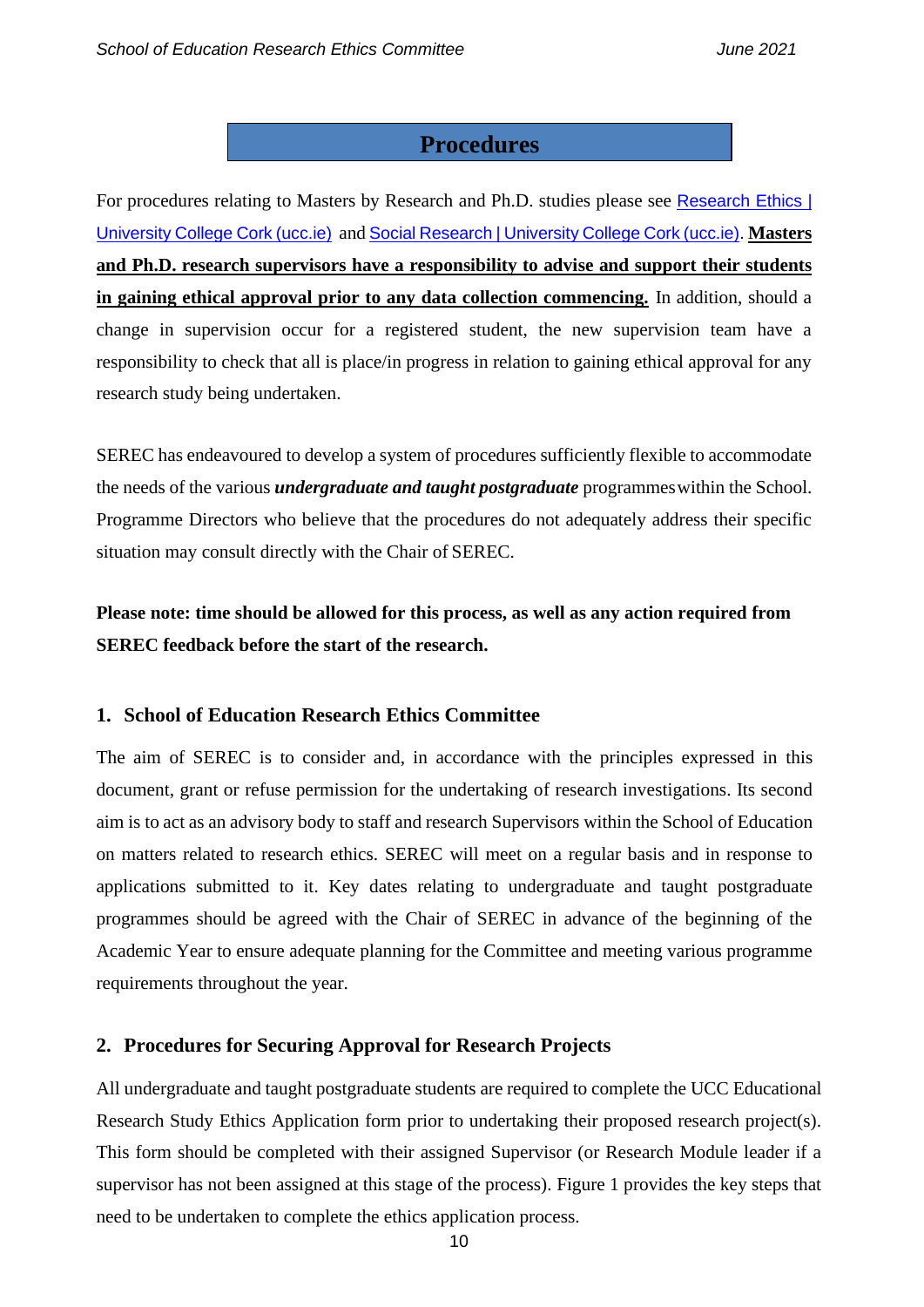#### *2.1 Postgraduate taught students seeking approval*

The general framework for approval will apply to students following taught postgraduate courses. Additionally, all Postgraduate students should be offered appropriate education and training in research ethics in their Research Methods module(s) or its equivalent. Programme Director(s) and dissertation module coordinators are responsible for ensuring that all students are aware of, and agree to abide by, the principles expressed in this document, through their respective programme guides. All postgraduate taught students are required to signal their adherence to the principles expressed in this document **prior** to undertaking research, through completion of the appropriate UCC Educational Research Study Ethics Application form.

#### *2.2 Undergraduate students seeking approval*

The general framework for approval will apply to students following programmes within the Undergraduate Modular Scheme. Additionally, all students should be offered appropriate education and training in research ethics in their Research Methods module or its equivalent. Programme and module coordinators and where relevant research/dissertation supervisors, in the Undergraduate Modular Scheme are responsible for ensuring that all undergraduate students are aware of, and agree to abide by, the principles expressed in this document, through their respective programme guides. All undergraduate students are required to signal their adherence to the principles expressed in this document **prior** to undertaking research, through completion of the appropriate UCC Educational Research Study Ethics Application form.

#### *2.3 Supervisor role*

- ➢ The research Supervisor (or Research Module coordinator if Supervisor has not been assigned at that stage) supports the researcher in their completion of the UCC Educational Research Study Ethics Application. All researchers must complete and submit the form to their Supervisor and both must sign off on the application.
- ➢ For Initial Teacher Education (ITE) programmes, the Research Module coordinator submits a sample of researcher applications to SEREC for review. The sample must include at least 2 applications (where possible) from each Supervisor involved in the module. Once permission has been granted for a Supervisor's sample submitted, all other student applications can be approved at a Supervisor level.
- $\triangleright$  It is expected that all M.Ed. (Modular) dissertation Supervisors submit their student(s)' ethics applications via the Research Module coordinator for consideration by SEREC.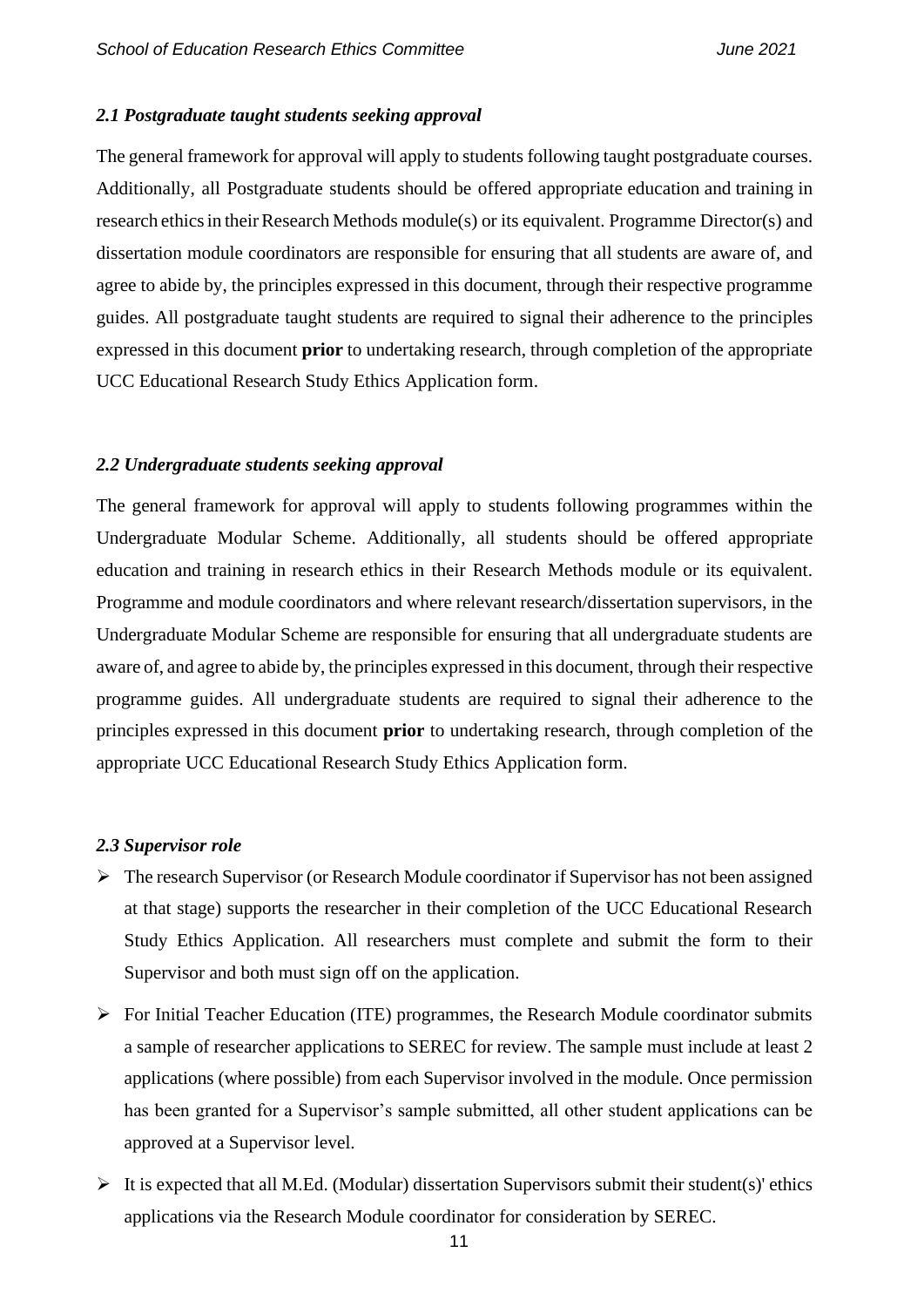$\triangleright$  If the supervisor has concerns about approving a project, they can refer the work to the appropriate gatekeeper (Research Module coordinator first, Programme Director thereafter if required) within the school. The relevant gatekeeper acts as a conduit between the researcher and the possible use of SEREC. The gatekeeper will guide the researcher in areas of uncertainty and ensure that informed consent is obtained in an appropriate form. In particular, where a research proposal raises concern, or there is a dispute between supervisor and student, the gatekeeper will judge whether or not a proposal should be submitted to SEREC for formal approval.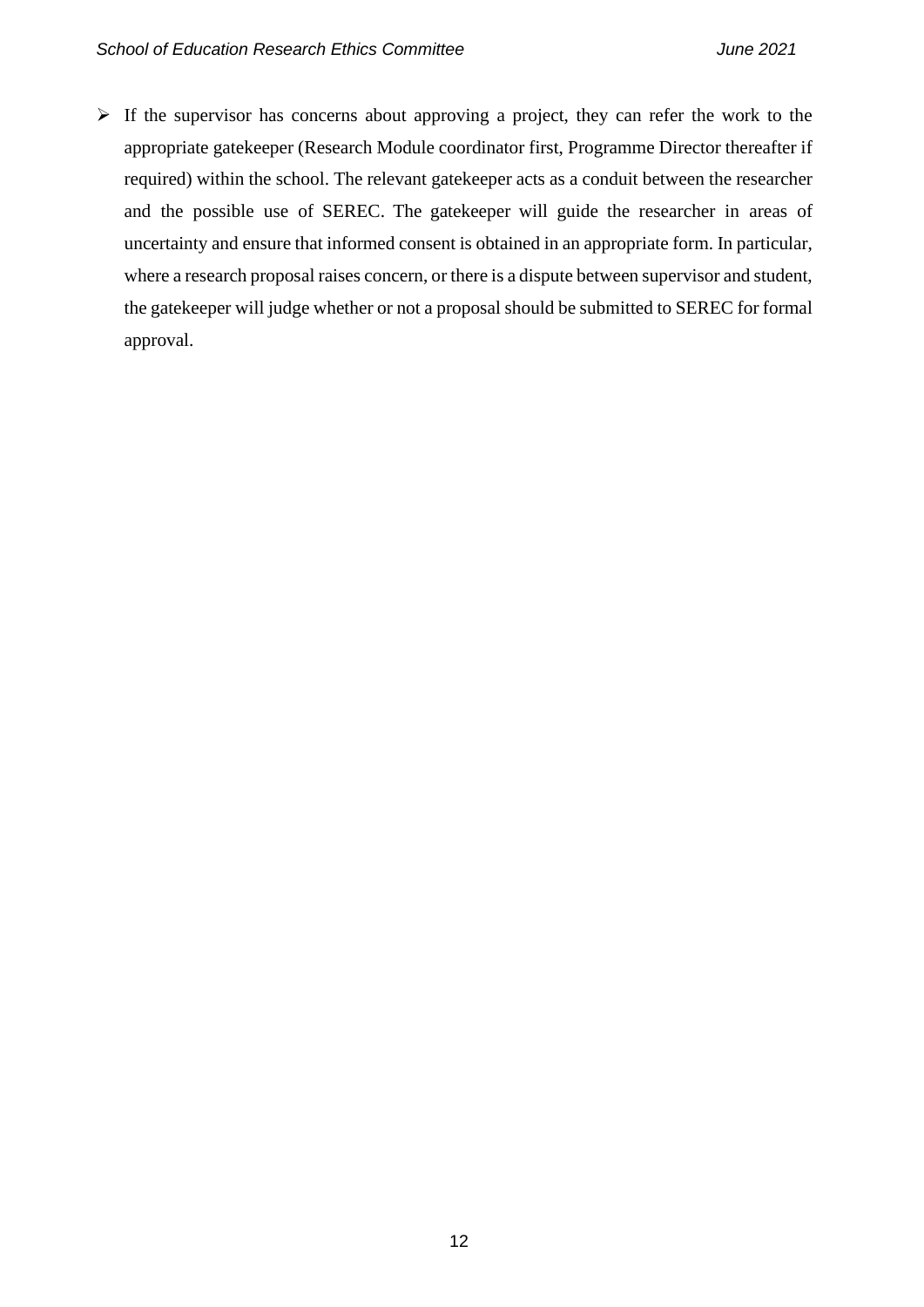